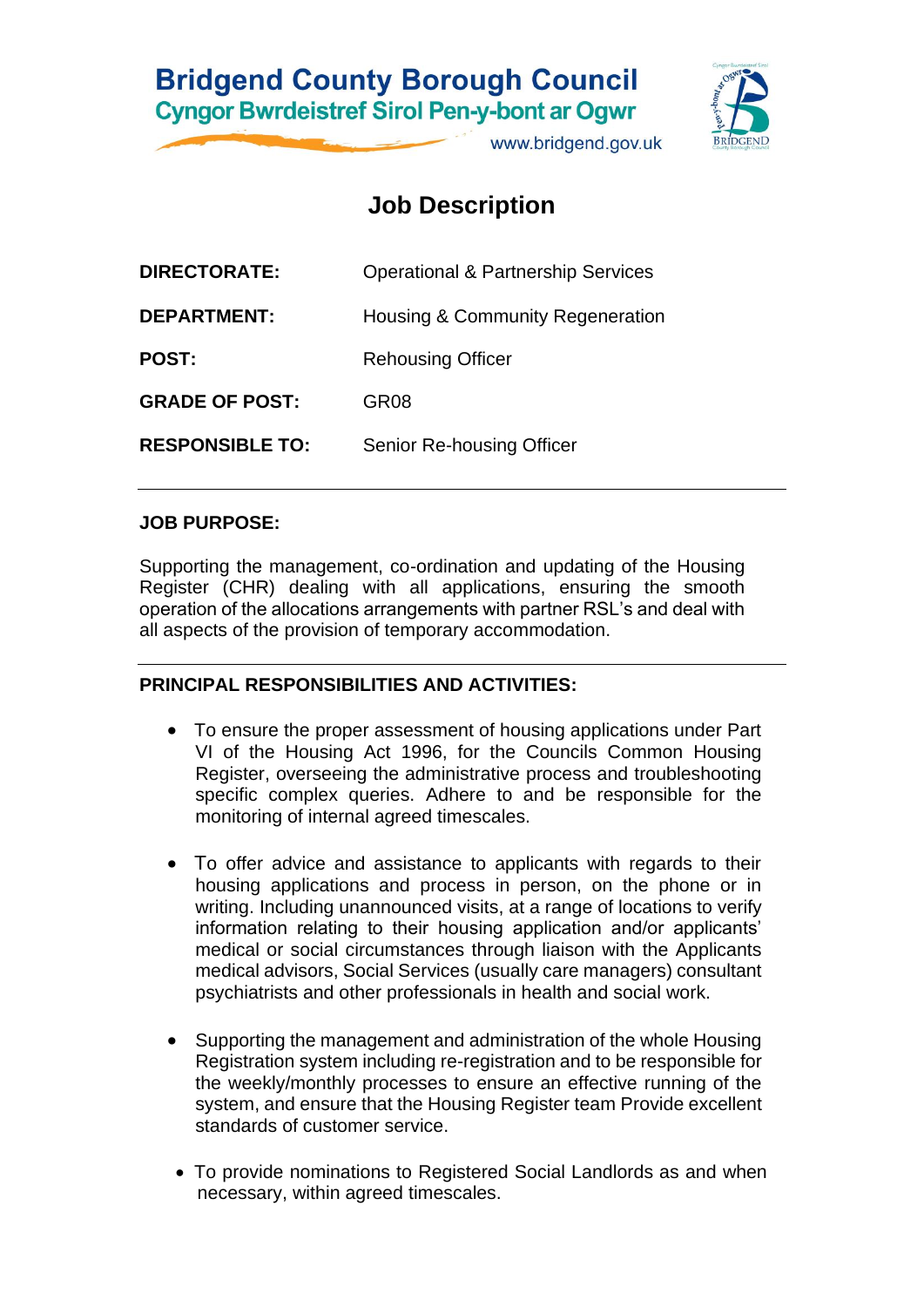## **Bridgend County Borough Council Cyngor Bwrdeistref Sirol Pen-y-bont ar Ogwr**



www.bridgend.gov.uk

- Liaising as required with RSLs and all other agencies, statutory, voluntary and third sector in order to ensure that move-on strategies and other referral arrangements are dealt with quickly, deadlines are met and applicants receive accurate and timely advice.
- Assist the Senior Rehousing Officer with the monitoring of performance, reporting information and provision of information as may be required. Including data relating to nomination agreements and notification of vacancies from partner RSL's

### **GENERAL DUTIES**

#### **Health and Safety**

To fulfil the general and specific roles and responsibilities detailed in the [Health and Safety Policy](http://www.bridgenders.net/healthandsafety/Documents/Policies/Corporate%20Health%20and%20Safety%20Policy.pdf)

#### **Equal Opportunities**

To ensure that all activities are operated in accordance with Equal Opportunities legislation and best practice.

#### **Safeguarding**

Protecting children, young people or adults at risk is a core responsibility of all employees. Any concerns should be reported to the Adult Safeguarding Team or Children's IAA Service within MASH.

#### **Review and Right to Vary**

This Job Description is as currently applies and will be reviewed regularly. You may be required to undertake other tasks that can be reasonably assigned to you, including development activities, which are within your capability and grade.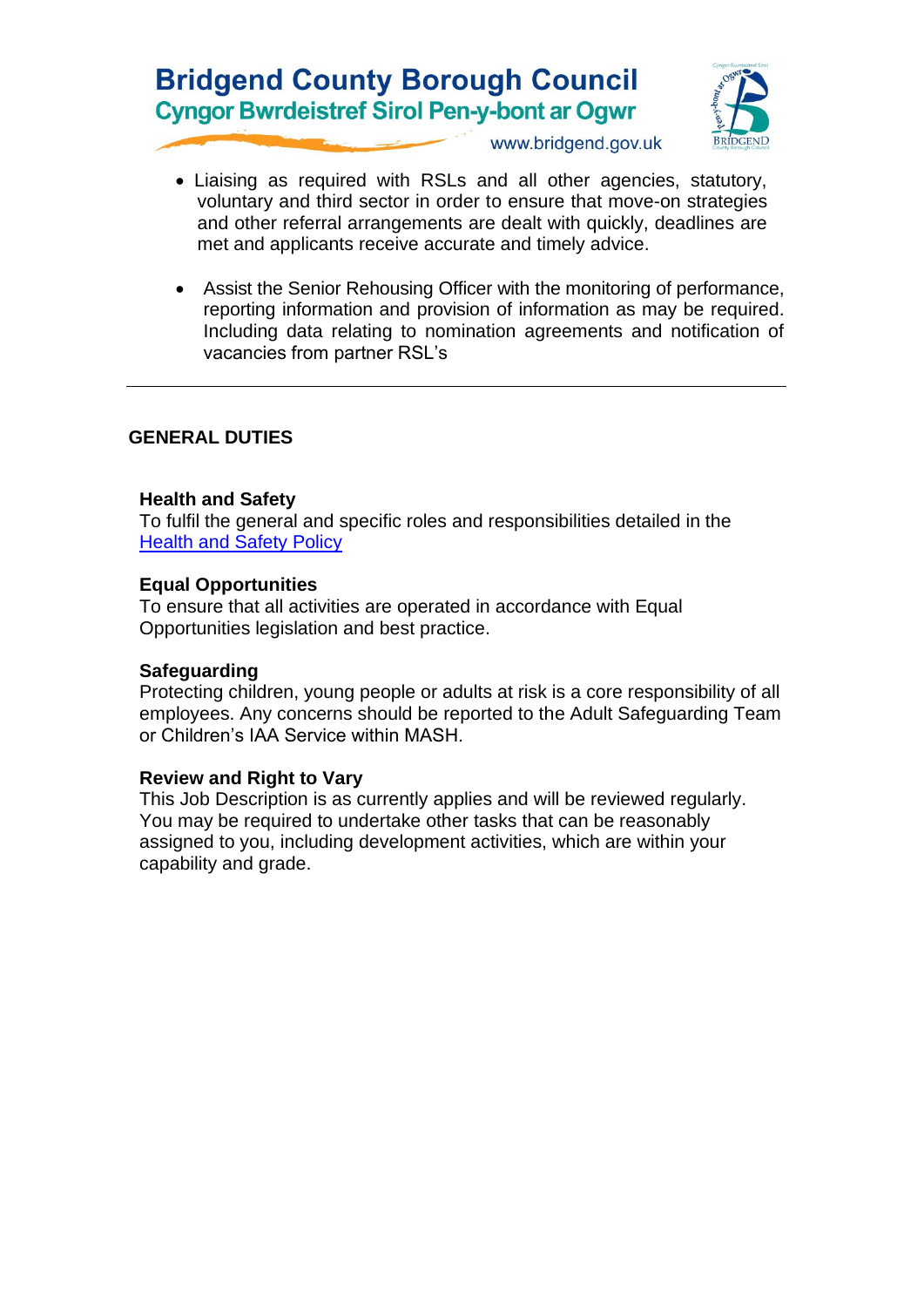

www.bridgend.gov.uk

# **Person Specification Rehousing Officer**

The following attributes represent the range of skills, abilities and experiences etc. relevant to this position. Applicants are expected to meet the attributes that have been identified as essential.

| <b>Attributes</b>                                            | <b>Requirements</b>                                                                                                                                            | <b>Essential</b> | <b>Method of Evaluation/</b><br><b>Testing</b>                                       |
|--------------------------------------------------------------|----------------------------------------------------------------------------------------------------------------------------------------------------------------|------------------|--------------------------------------------------------------------------------------|
| Qualifications,<br><b>Education &amp;</b><br><b>Training</b> | Educated to A level standard or<br>$\bullet$<br>similar.<br>A relevant professional<br>qualification or working towards<br>i.e. Member of CIH.                 | Yes              | Production of original<br><b>Qualification Certificates</b><br>and application form. |
| Knowledge &<br><b>Experience</b>                             | Experience of management<br>$\bullet$<br>and supervision of staff<br>including driving forward<br>change with positive outcomes.                               |                  | Interview, application<br>form, and selection<br>process.                            |
|                                                              | Previous experience of dealing<br>with a wide range of people who<br>may present complex and<br>challenging behaviour - face to<br>face, telephone, and e-mail | Yes              |                                                                                      |
|                                                              | Recent experience of working<br>in a frontline housing role                                                                                                    |                  |                                                                                      |
|                                                              | Experience of working with<br>housing allocations                                                                                                              | Yes              |                                                                                      |
|                                                              | Knowledge and understanding<br>of housing legislation and<br><b>Housing Register</b>                                                                           | Yes              |                                                                                      |
|                                                              | Good working knowledge of the<br>role and services offered by<br>other internal and external<br>agencies                                                       |                  |                                                                                      |
|                                                              | Some knowledge, experience<br>and understanding of people<br>with mental or physical health<br>problems, and knowledge of<br>medical and social problems       |                  |                                                                                      |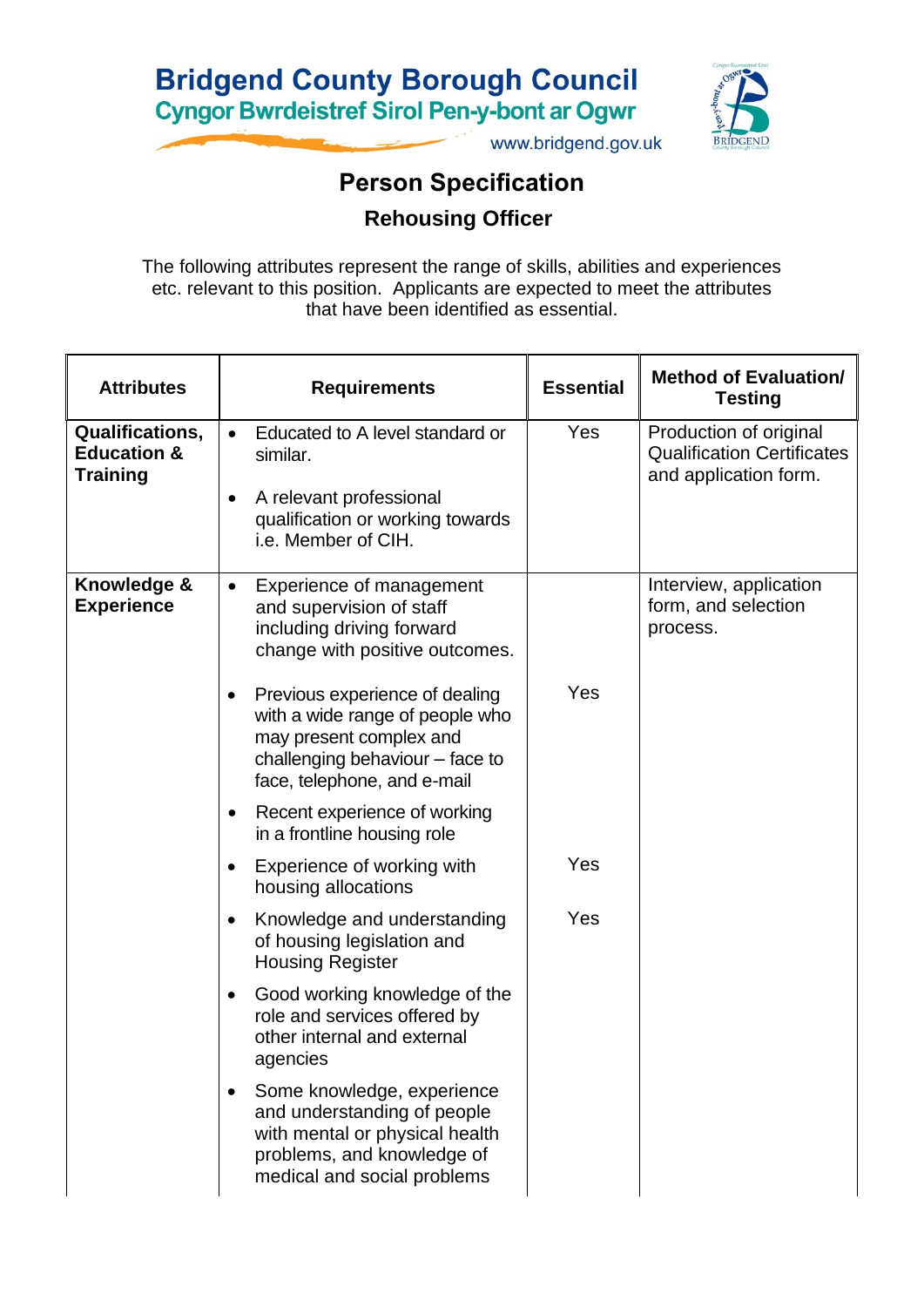# **Bridgend County Borough Council<br>Cyngor Bwrdeistref Sirol Pen-y-bont ar Ogwr**



www.bridgend.gov.uk

|                                                            | Knowledge and experience of<br>adult and children's<br>safeguarding processes<br>Knowledge of confidentiality,<br>٠<br>Data Protection and Freedom of<br>Information                                                                                                                                                                                                                                                                                                                                                                                                                                                                                                                                                                                                                                                                                                                                                                                                                                                                                                                                                                                                                                                                                                            | Yes                      |  |
|------------------------------------------------------------|---------------------------------------------------------------------------------------------------------------------------------------------------------------------------------------------------------------------------------------------------------------------------------------------------------------------------------------------------------------------------------------------------------------------------------------------------------------------------------------------------------------------------------------------------------------------------------------------------------------------------------------------------------------------------------------------------------------------------------------------------------------------------------------------------------------------------------------------------------------------------------------------------------------------------------------------------------------------------------------------------------------------------------------------------------------------------------------------------------------------------------------------------------------------------------------------------------------------------------------------------------------------------------|--------------------------|--|
| <b>Skills &amp;</b><br><b>Personal</b><br><b>Qualities</b> | Ability to manage and prioritise<br>$\bullet$<br>own workload, and ability to<br>work effectively as part of a<br>team.<br>Ability to manage change and<br>$\bullet$<br>lead staff confidently and<br>clearly.<br><b>Excellent verbal</b><br>$\bullet$<br>communication and<br>presentation skills.<br>Ability to translate complex<br>٠<br>legislation and case law into<br>simple written language.<br>Ability to produce concise and<br>$\bullet$<br>persuasive written reports on<br>complex issues.<br>IT and keyboard skills - ability<br>$\bullet$<br>to use computer systems to<br>input and extract data, produce<br>letters, reports publications etc.<br>Well developed and wide<br>$\bullet$<br>ranging negotiating and problem<br>solving skills.<br>Flexibility in domestic<br>$\bullet$<br>arrangements to participate in<br>emergency out of hours rota.<br>Good analytical skills and ability<br>$\bullet$<br>to produce and interpret<br>statistical information.<br>Ability to operate successfully in<br>$\bullet$<br>a multidisciplinary and<br>multifunctional environment.<br>Keen interest in identifying and<br>$\bullet$<br>developing new and innovative<br>housing solutions.<br>Ability to communicate through<br>$\bullet$<br>the medium of Welsh | Yes<br>Yes<br>Yes<br>Yes |  |
|                                                            |                                                                                                                                                                                                                                                                                                                                                                                                                                                                                                                                                                                                                                                                                                                                                                                                                                                                                                                                                                                                                                                                                                                                                                                                                                                                                 |                          |  |